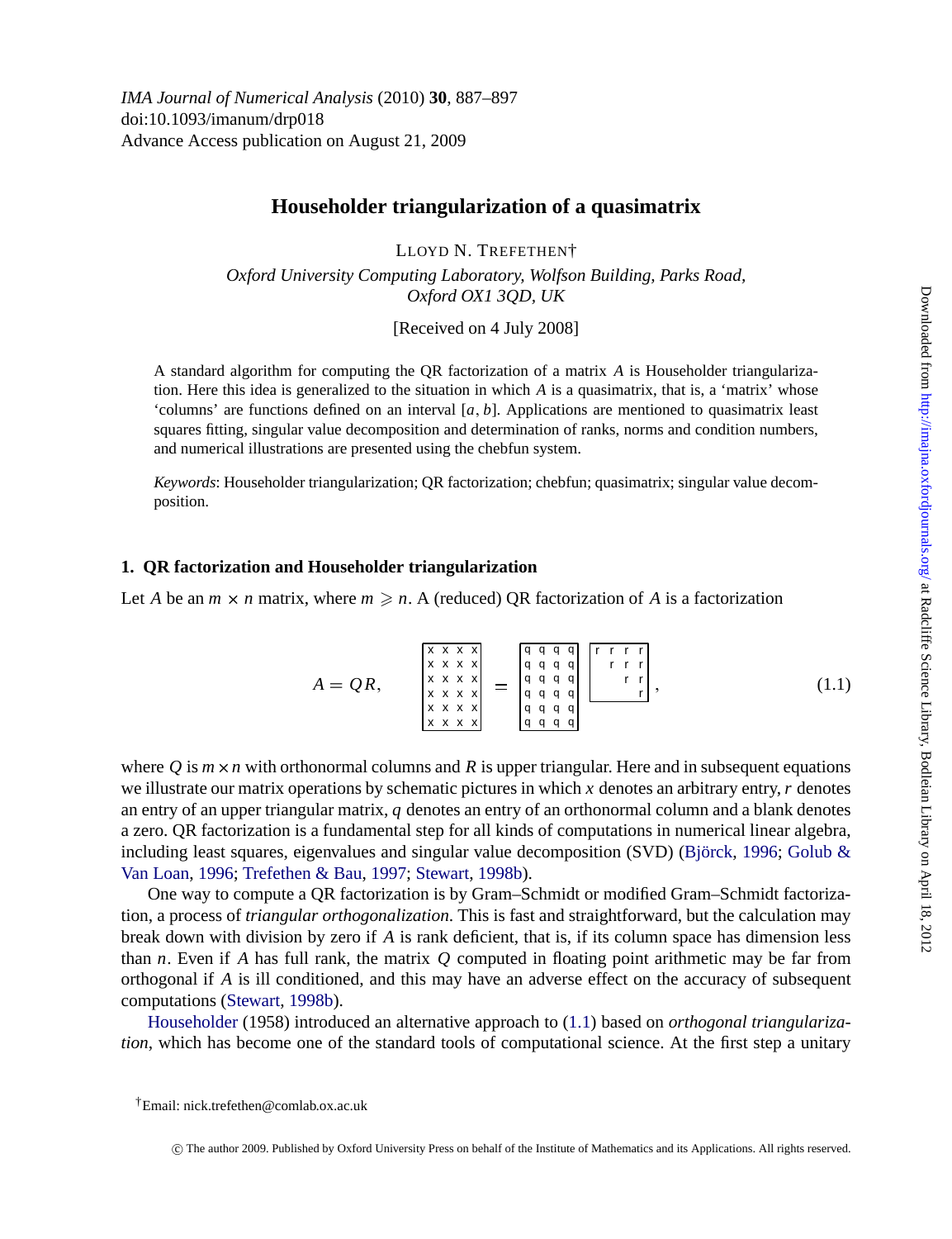<span id="page-1-0"></span>matrix  $H_1$  is applied that introduces zeros below the diagonal in the first column:

| Н | X X X X<br>x x x x<br>X X X X<br>X X X X<br>$x \times x \times x$ | $=$ |  | x x x<br>x x x<br>x x x<br>x x x |  |
|---|-------------------------------------------------------------------|-----|--|----------------------------------|--|
|   | $x \times x \times x$                                             |     |  | x x x                            |  |

The second step applies another unitary matrix  $H_2$  that leaves the first row unchanged and introduces zeros below the diagonal in the second column:

$$
H_2 \qquad \begin{array}{c} \begin{matrix} r & r & r & r \\ x & x & x \\ x & x & x \\ x & x & x \\ x & x & x \\ x & x & x \end{matrix} \end{array} = \begin{matrix} \begin{matrix} r & r & r & r \\ r & r & r \\ x & x & x \\ x & x & x \\ x & x & x \end{matrix} \end{matrix}.
$$

After *n* steps, *A* has become upper triangular:

$$
H_n \cdots H_2 H_1 A = T, \qquad H \qquad \begin{array}{c} \begin{array}{c} \begin{array}{c} \begin{array}{c} \begin{array}{c} \begin{array}{c} \begin{array}{c} \begin{array}{c} \begin{array}{c} \begin{array}{c} \begin{array}{c} \begin{array}{c} \end{array} \\ \begin{array}{c} \end{array} \\ \begin{array}{c} \end{array} \\ \begin{array}{c} \end{array} \\ \begin{array}{c} \end{array} \\ \begin{array}{c} \end{array} \\ \begin{array}{c} \end{array} \\ \begin{array}{c} \end{array} \\ \begin{array}{c} \end{array} \\ \begin{array}{c} \end{array} \\ \begin{array}{c} \end{array} \\ \begin{array}{c} \end{array} \\ \begin{array}{c} \end{array} \\ \begin{array}{c} \end{array} \\ \begin{array}{c} \end{array} \\ \begin{array}{c} \end{array} \\ \begin{array}{c} \end{array} \\ \begin{array}{c} \end{array} \\ \begin{array}{c} \end{array} \\ \begin{array}{c} \end{array} \\ \begin{array}{c} \end{array} \\ \begin{array}{c} \end{array} \\ \begin{array}{c} \end{array} \\ \begin{array}{c} \end{array} \\ \begin{array}{c} \end{array} \end{array} \end{array} \end{array} \end{array} \qquad (1.2)
$$

(If  $m = n$  then the *n*th step is not needed. In these formulas we may take  $H_n = I$ .) Multiplying on the left by  $H^* = H_1 H_2 \dots H_n$  now gives

*A* = *H*1*H*<sup>2</sup> ∙ ∙ ∙ *HnT*, x x x x x x x x x x x x x x x x x x x x x x x x r r r r r r r r r <sup>r</sup> . (1.3)

We have written  $H_k$  instead of  $H_k^*$  since the two are the same because the Householder matrices  $H_k$  are self-adjoint as well as unitary. In fact,  $H_k$  is a *reflection matrix* that maps  $\mathbb{C}^n$  to itself by reflection across an  $(n - 1)$ -dimensional hyperplane. This interpretation makes it clear that  $H_k^2 = I$ , i.e.,  $H_k^{-1} = H_k$ . Algebraically,  $H_k$  takes the form

$$
H_k = I - 2v_k v_k^*,
$$
 (1.4)

where  $v_k$  is a unit vector, i.e.,  $\|v_k\| = 1$ . (Here <sup>∗</sup> is the conjugate transpose and  $\|\cdot\|$  is the 2 norm.) To multiply a Householder reflection by a vector or matrix, one always uses this form rather than an explicit entrywise representation, and that is why our schematic figures show *H* and  $H^*$  as boxes with no entries inside them.

For any unit vector  $v_k$  (1.4) defines a reflection in the sense just defined. In the application to QR factorization v*<sup>k</sup>* is chosen orthogonal to the unit vectors *e*1, . . . , *ek*−1, i.e., with zeros in positions 1, . . . , *k* − 1, and this choice ensures that the space spanned by these vectors lies in the hyperplane that is invariant under  $H_k$ , which in turn ensures that zeros introduced at one step are not destroyed at later steps.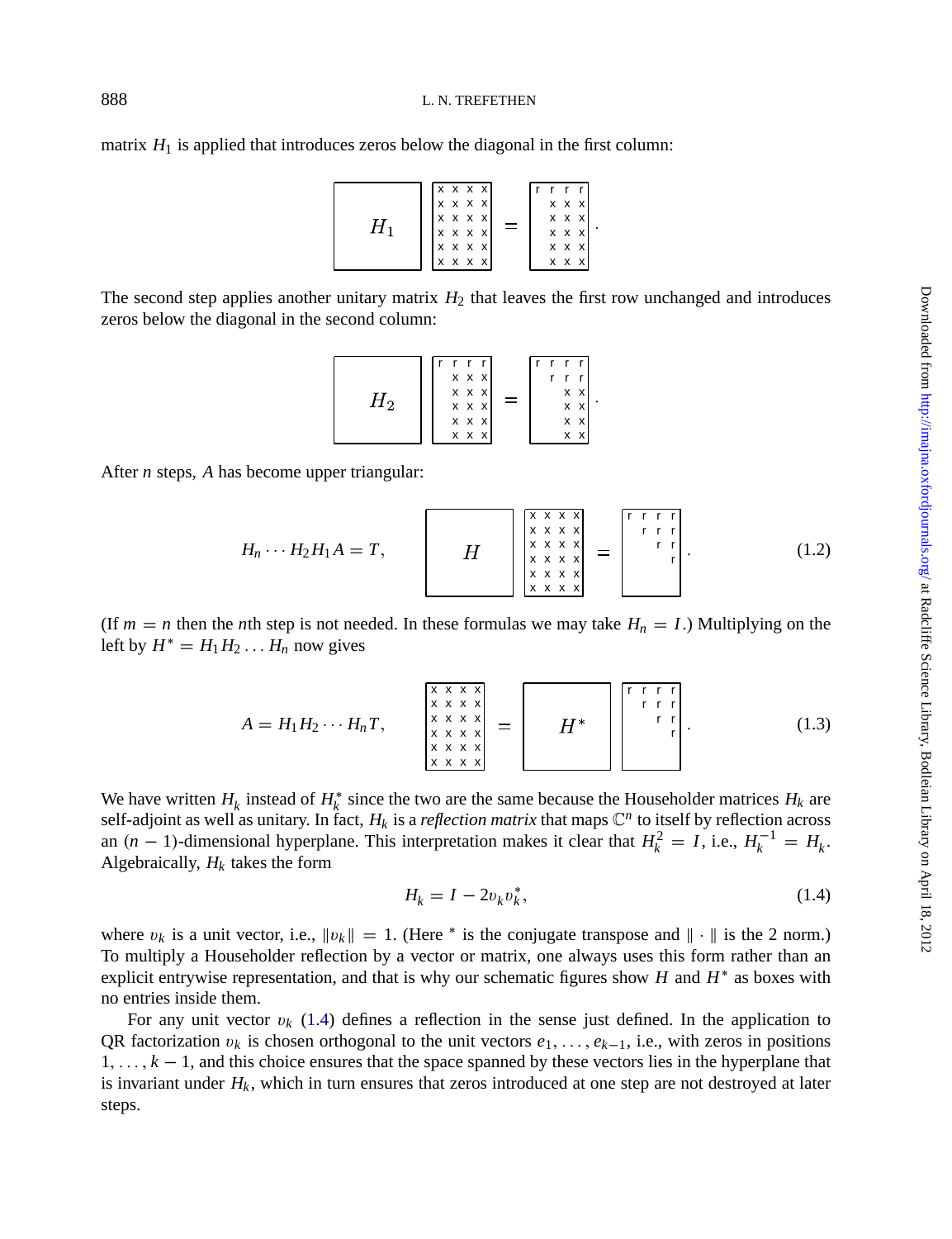<span id="page-2-0"></span>The factorization ([1.3](#page-1-0)) is almost [\(1.1](#page-0-0)), but we are not quite there yet since the matrices  $H^*$  and  $T$  on the right have dimensions  $m \times m$  and  $m \times n$  rather than  $m \times n$  and  $n \times n$ . To achieve the latter we need to delete all but the first *n* columns of *H*∗ and all but the first *n* rows of *T* , which will have no effect on the product since the deleted rows are all zero. But if  $H^* = H_1 \cdots H_n$  is never actually formed as a matrix then how do we delete some of its columns? We give an answer that will make the transition to quasimatrices particularly convenient as well as clarifying the treatment of matrices with complex entries. We shall factor *T* in [\(1.2\)](#page-1-0) into a product of three matrices: an  $m \times n$  'rectangular identity' *E* whose columns are the unit vectors  $e_1, \ldots, e_n$ , an  $n \times n$  'sign matrix'  $S = \text{diag}(s_1, \ldots, s_n)$  whose diagonal entries are real or complex numbers with  $|s_i| = 1$  and an  $n \times n$  upper triangular matrix *R* whose diagonal entries are real and non-negative:

*Hn* ∙ ∙ ∙ *H*2*H*1*A* = *ES R*, x x x x x x x x x x x x x x x x x x x x x x x x 1 1 1 1 s s s s r r r r r r r r r <sup>r</sup> . (1.5)

This formulation makes it clear that we can compute the  $m \times n$  matrix *Q* by applying  $H_n, \ldots, H_1$ successively to *E S*:

$$
Q = H_1 \cdots H_n ES, \qquad \begin{bmatrix} q & q & q & q \\ q & q & q & q \\ q & q & q & q \\ q & q & q & q \\ q & q & q & q \\ q & q & q & q \end{bmatrix} = \begin{bmatrix} 1 & 1 & 0 & 0 & 0 \\ 0 & 1 & 0 & 0 & 0 \\ 0 & 0 & 0 & 0 & 0 \\ 0 & 0 & 0 & 0 & 0 \\ 0 & 0 & 0 & 0 & 0 \end{bmatrix} \begin{bmatrix} 1 & 0 & 0 & 0 & 0 \\ 0 & 0 & q & q & q \\ 0 & 0 & 0 & q & q \\ 0 & 0 & 0 & 0 & 0 \\ 0 & 0 & 0 & 0 & 0 \end{bmatrix} = \begin{bmatrix} 1 & 0 & 0 & 0 & 0 \\ 0 & 0 & 0 & 0 & 0 & 0 \\ 0 & 0 & 0 & 0 & 0 & 0 \\ 0 & 0 & 0 & 0 & 0 & 0 \\ 0 & 0 & 0 & 0 & 0 & 0 \\ 0 & 0 & 0 & 0 & 0 & 0 \end{bmatrix} = \begin{bmatrix} 1 & 0 & 0 & 0 & 0 \\ 0 & 0 & 0 & 0 & 0 & 0 \\ 0 & 0 & 0 & 0 & 0 & 0 \\ 0 & 0 & 0 & 0 & 0 & 0 \\ 0 & 0 & 0 & 0 & 0 & 0 \\ 0 & 0 & 0 & 0 & 0 & 0 \\ 0 & 0 & 0 & 0 & 0 & 0 \\ 0 & 0 & 0 & 0 & 0 & 0 \\ 0 & 0 & 0 & 0 & 0 & 0 \\ 0 & 0 & 0 & 0 & 0 & 0 \\ 0 & 0 & 0 & 0 & 0 & 0 \\ 0 & 0 & 0 & 0 & 0 & 0 \\ 0 & 0 & 0 & 0 & 0 & 0 \\ 0 & 0 & 0 & 0 & 0 & 0 \\ 0 & 0 & 0 & 0 & 0 & 0 \\ 0 & 0 & 0 & 0 & 0 & 0 \\ 0 & 0 & 0 & 0 & 0 & 0 \\ 0 & 0 & 0 & 0 & 0 & 0 \\ 0 & 0 & 0 & 0 & 0 & 0 \\ 0 & 0 & 0 & 0 & 0 & 0 \\ 0 & 0 & 0 & 0 & 0 & 0 \\ 0 & 0 & 0 & 0 & 0 & 0 \\
$$

### **2. Generalization to quasimatrices**

Our subject in this note is the generalization of these ideas to the situation in which *A* is not a matrix but a *quasimatrix* defined on an interval [a, b]. By this we mean an ' $\infty \times n$  matrix' (a more specific term would be '[ $a, b$ ] ×  $n$  matrix') whose 'columns' are functions of  $x \in [a, b]$ . Thus  $A$  represents a linear map from  $\mathbb{C}^n$  to  $L^2[a, b]$ . The term quasimatrix comes from [Stewart](#page-10-0) [\(1998a\)](#page-10-0), and the same idea was introduced with different terminology in [de Boor](#page-10-0) [\(1991](#page-10-0)) and [Trefethen & Bau](#page-10-0) [\(1997](#page-10-0), p. 52). We assume that each column lies in  $L^2[a, b]$ , so that inner products make sense, which we shall write in vector notation as  $v^*w$ . Then  $\|\cdot\|$  is now the  $L^2$  norm on [*a*, *b*]. For example, one might consider the quasimatrix with columns given by the functions  $1, x, x^2, \ldots, x^{n-1}$  defined on [−1, 1]. The columns of *Q* in its QR factorization will be multiples of the Legendre polynomials  $P_0, \ldots, P_{n-1}$ , and the first few entries of *R* are  $r_{11} = 2^{1/2}$ ,  $r_{12} = 0$ ,  $r_{22} = (2/3)^{1/2}$ ,  $r_{13} = (2/9)^{1/2}$ ,  $r_{23} = 0$  and  $r_{33} = (8/45)^{1/2}$ .

If *A* is a quasimatrix then the QR factorization formula ([1.1](#page-0-0)) still makes sense. Now *Q*, like *A*, has dimensions  $\infty \times n$ , and it has orthonormal columns. In our schematic pictures a quasimatrix whose columns are functions is indicated by a rectangle containing vertical lines, with a 'q' in the middle if the functions are orthonormal:

*A* = *Q R*, <sup>q</sup> <sup>q</sup> <sup>q</sup> <sup>q</sup> r r r r r r r r r <sup>r</sup> . (2.1)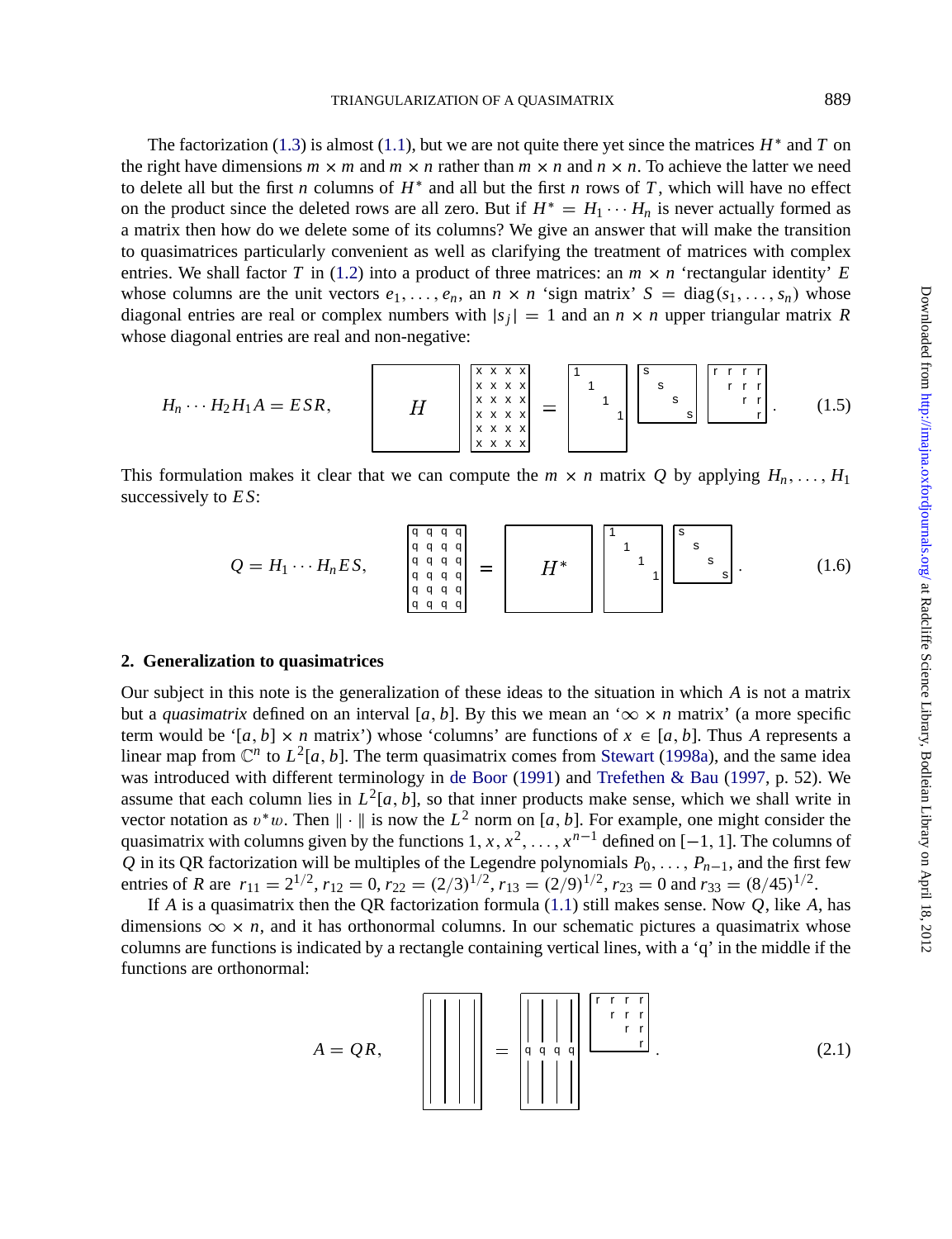#### <span id="page-3-0"></span>890 L. N. TREFETHEN

A Gram–Schmidt computation goes exactly as before, with discrete inner products replaced by continuous ones, and is susceptible to the same difficulties if *A* is ill conditioned or rank deficient. Gram–Schmidt orthogonalization of quasimatrices was discussed in [Battles & Trefethen](#page-10-0) ([2004](#page-10-0)) and [Battles](#page-10-0) [\(2006](#page-10-0)).

Another way to compute the QR decomposition of *A* would be to form *A*∗*A*, which is an *n*×*n* matrix, and then find its Cholesky factorization  $A^*A = R^*R$  by standard methods. One then has  $Q = AR^{-1}$  at least if *A* has full rank so that *R* is nonsingular. Like Gram–Schmidt orthogonalization, this method has difficulties if *A* is ill conditioned since it 'squares the condition number'. On the other hand, it provides an easy proof of a basic proposition: if the quasimatrix *A* has rank *n* and *R* has positive diagonal entries then the QR factorization is unique.

Our aim is to compute ([2.1](#page-2-0)) by the numerically more stable method of Householder reflections, which has apparently not been done before. The very first step introduces the crucial question: What could it mean to map a function onto another function that is 'zero below the diagonal'? The answer we propose is that one should start from a quasimatrix analogue of ([1.5](#page-2-0)):



Here *E* will be an  $\infty \times n$  quasimatrix, fixed in advance, with orthonormal columns {*e<sub>i</sub>*}, and *S* will be an  $n \times n$  sign matrix as before. There is no need for *E* to have any particular relationship to *A*, such as identical or similar column spaces. Just as in the matrix case, the Householder reflectors connecting *A* and *E* can reorient the vector space in arbitrary ways. In practice, we take  $e_i$  to be a multiple of the  $(j - 1)$ th Legendre polynomial  $P_{j-1}(x)$ , scaled to [*a*, *b*]. The Householder reflector  $H_k$  will be a self-adjoint operator acting on  $L^2[a, b]$ , chosen so as to map a certain function to another function of equal norm in the space spanned by  $e_1, \ldots, e_k$ . Again, the signs  $\{s_i\}$  will be chosen so that the diagonal entries of *R* are real and non-negative.

The first step of Householder quasimatrix triangularization looks like this:



A Householder reflector  $H_1$  has been applied to A, changing all of its columns and, in particular, changing the first column to  $r_{11} s_1 e_1$ , followed by making all of the remaining columns orthogonal to the first.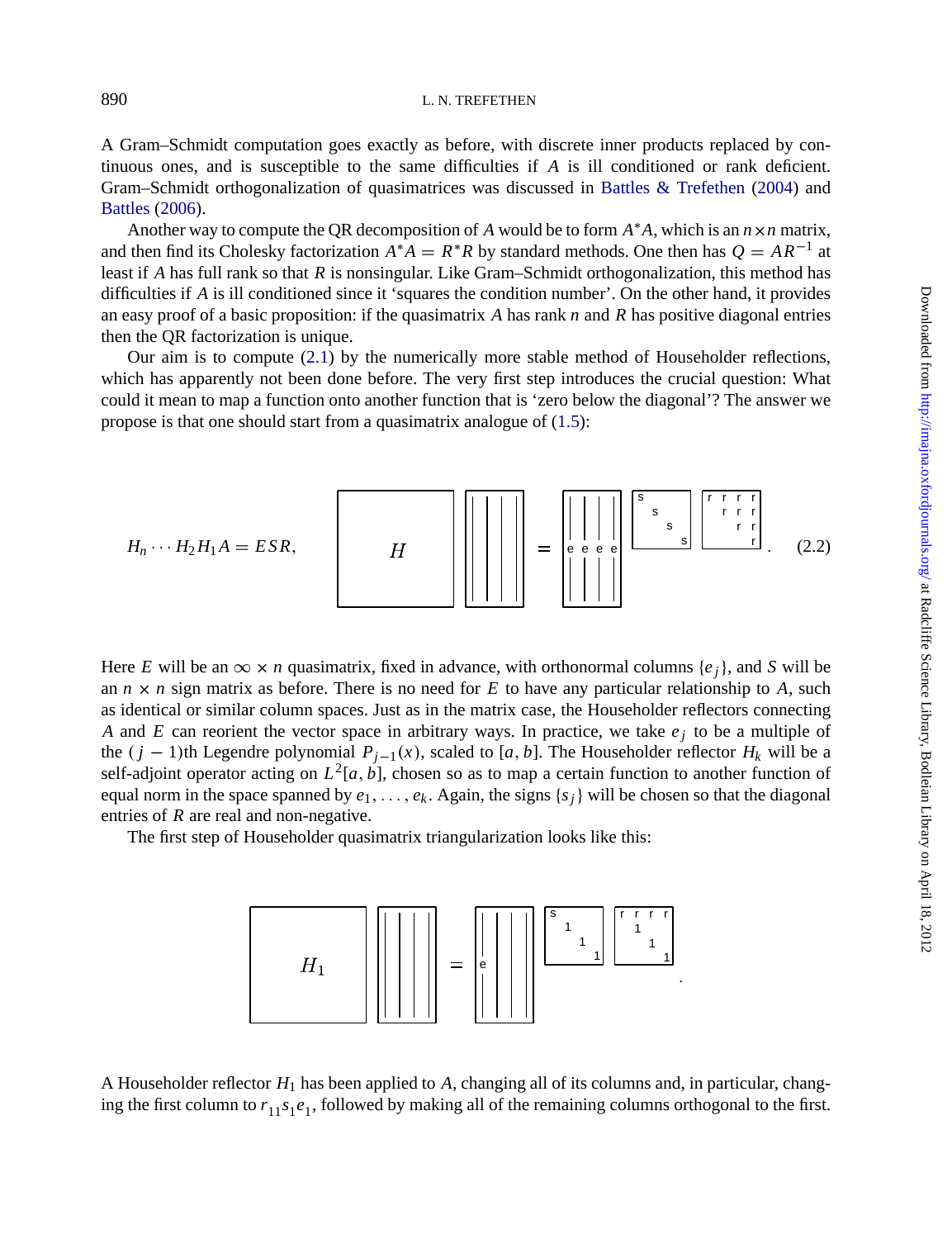The second step looks like this:



The reflector  $H_2$  has now changed the columns 2 to *n*, converting column 2 to  $r_{12}s_1e_1 + r_{22}s_2e_2$ . The process continues in this fashion until the form ([2.2](#page-3-0)) is achieved at step *n*.

The precise formulas for these computations are as follows for each step *k* from 1 to *n*. The outer product notation  $vv^*$  denotes the operator that maps a function w to  $v(v^*w)$ . We have

$$
x = A(:,k), \ r_{kk} = ||x||, \ s_k = -\text{sign}(e_k^*x), \ y = s_k r_{kk} e_k, \ v = \frac{y - x}{||y - x||}, \ H_k = I - 2vv^*, \ (2.3)
$$

$$
A(:, j) = H_k A(:, j), \ r_{kj} = e_k^* A(:, j), \ A(:, j) = A(:, j) - r_{kj} e_k, \ k+1 \leq j \leq n. \tag{2.4}
$$

(The function sign(*z*) returns  $z/||z||$  if  $z \neq 0$ , and 1 if  $z = 0$ .) The operations of (2.4) subtract off projections onto the current vector  $e_k$  from the remaining columns of *A*. The function *x* in (2.3) is accordingly orthogonal to  $e_1, \ldots, e_{k-1}$ , and this implies that the same property holds for v, which ensures that the application of  $H_k$  leaves the first  $k - 1$  columns of  $A$  unchanged.

After triangularization is completed, the computation of *Q* if it is needed goes as in ([1.6](#page-2-0)):



The notation *H*<sup>∗</sup> makes sense since  $H_1 \cdots H_n$  is indeed the adjoint of *H* in  $L^2[a, b]$ .

We now present our algorithm written in MATLAB-style pseudocode. The input is an  $\infty \times n$  quasimatrix *A*, and the output is an  $\infty \times n$  orthonormal quasimatrix *Q* and an  $n \times n$  upper triangular matrix *R* with non-negative diagonal entries satisfying ([2.1](#page-2-0)). One difference from the description above is that, instead of accumulating the signs  $s_k$ , we replace  $e_k$  by  $s_k e_k$  at step *k* before moving on to step  $k + 1$ . Another is that an additional line has been added to 'improve orthogonality' of the direction vector  $v_k$ to the previous target vectors *e*1, . . . , *ek*−1. In exact arithmetic this would not be needed, but in floating point arithmetic we have found that it makes a significant difference.

### *HOUSEHOLDER TRIANGULARIZATION OF AN* ∞ × *n QUASIMATRIX A*

 $E = \infty \times n$  quasimatrix with orthonormal columns

 $V =$  *storage allocation for*  $\infty \times n$  *quasimatrix* 

 $R =$  *storage allocation for n*  $\times$  *n matrix*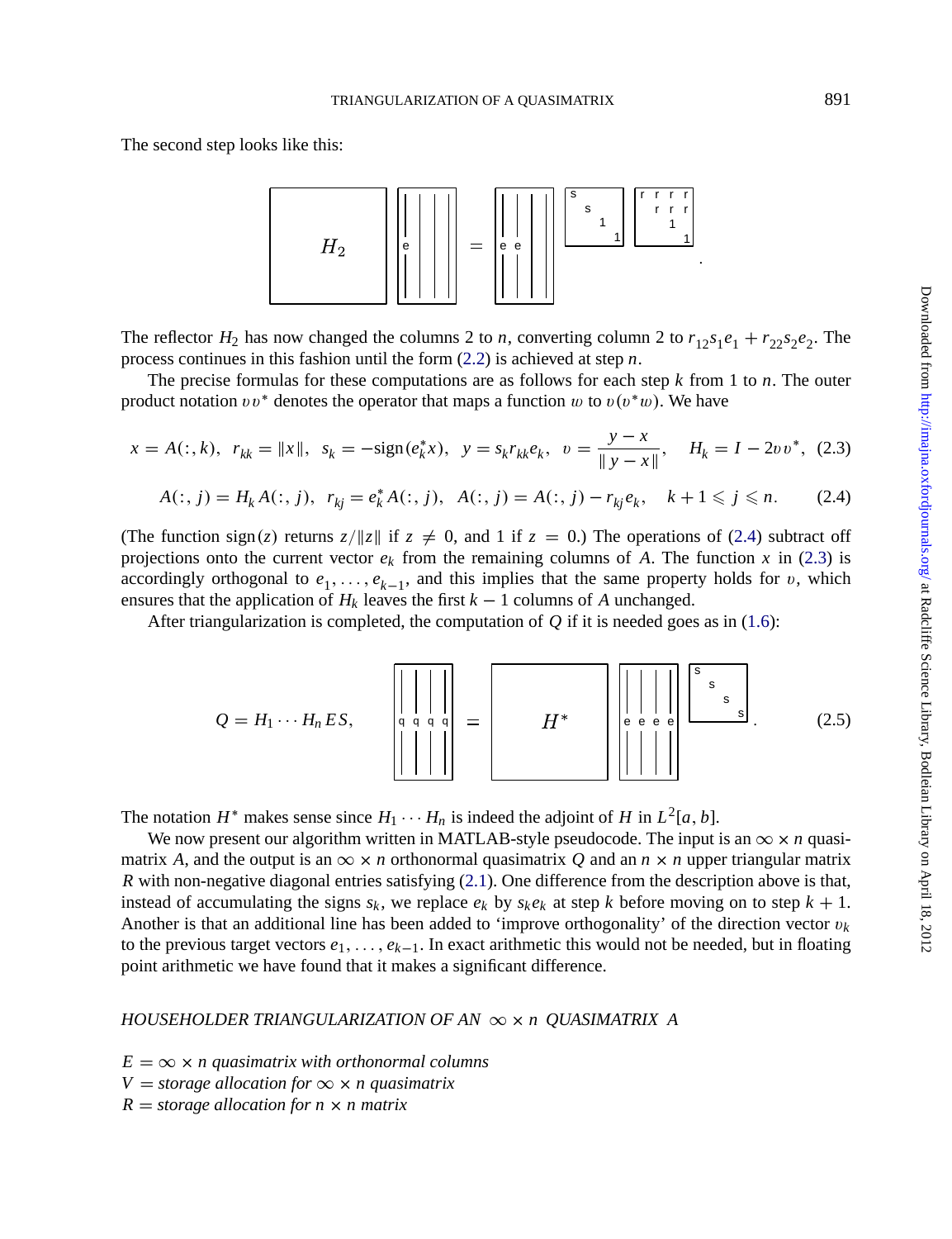# 892 L. N. TREFETHEN

**for**  $k = 1:n$ <br>  $e = E(:,k)$ <br> **for**  $k = 1:n$ <br> **for**  $k = 1:n$ <br> **for**  $k$  is reflection target for this reflection  $x = A(:,k)$  vector to be mapped to *e*  $\rho = ||x||$ ,  $R(k, k) = \rho$  $\alpha = e^*x$ **if**  $\alpha = 0$ ,  $s = 1$ , **else**  $s = -\alpha / ||\alpha||$ , **end** compute real or complex sign  $e = s e$ ,  $E(:, k) = e$  modify *e* to take account of sign  $v = \rho e - x$  vector defining reflection  $v = v - E(:, 1:k-1)(E(:, 1:k-1)*v)$  improve orthogonality  $\sigma = ||v||$ **if**  $\sigma = 0$ ,  $v = e$ , **else**  $v = v/\sigma$ , **end** If zero column, arbitrary reflection  $V(:, k) = v$  store Householder vector  $J = (k+1:n)$  convenient abbreviation  $A(:, J) = A(:, J) - 2v(v^*A(:, J))$  apply reflection  $r^T = e^* A(:, J)$  $R(k, J) = r^T$  entries of row *k* of *R*  $A(:, J) = A(:, J) - e r^{T}$ **end**  $Q = E$ <br>**for**  $k = n:-1:1$  $k = n:-1:1$  FORMATION OF *Q*<br>  $v = V(:,k)$  retrieve Householder retrieve Householder vector  $J = (k:n)$  convenient abbreviation  $Q(:, J) = Q(:, J) - 2v(v^*Q(:, J))$  apply reflection **end**

## **3. Least squares and pseudoinverse**

The most basic application of QR factorization is to the solution of least squares problems (Björck, [1996\)](#page-10-0). The techniques used here carry over from matrices to quasimatrices with virtually no changes. Given a quasimatrix A of full rank and a function  $f$ , both defined on  $[a, b]$ , we seek a vector  $c$  such that

$$
||Ac - f|| = \text{minimum.} \tag{3.1}
$$

As first worked out fully in [Golub](#page-10-0) ([1965\)](#page-10-0), the solution can be obtained by solving the triangular system of equations

$$
Rc = Q^*f,\tag{3.2}
$$

with *Q* and *R* defined by [\(2.1\)](#page-2-0). For this computation it is not necessary to form *Q*. It is enough if the Householder vectors  $v_k$  are stored and then used to compute  $Q^*f$ . One can also write (3.2) as  $c = A^+f$ ,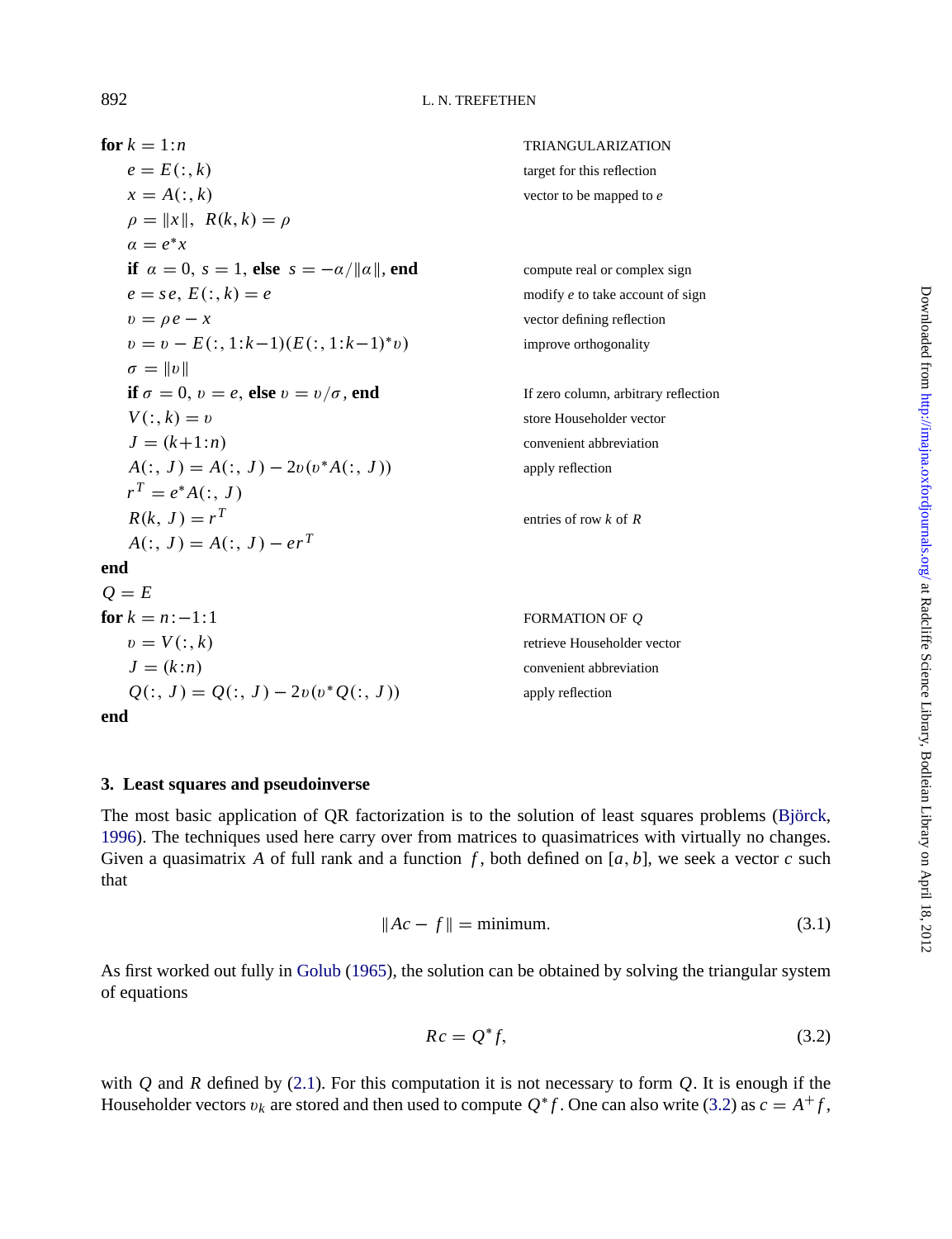Downloaded from http://imajna.oxfordjournals.org/ at Radcliffe Science Library, Bodleian Library on April 18, 2012 Downloaded from <http://imajna.oxfordjournals.org/> at Radcliffe Science Library, Bodleian Library on April 18, 2012

where  $A^+$  is the *pseudoinverse* of A defined by

$$
A^{+} = R^{-1} Q^{*}.
$$
 (3.3)

The pseudoinverse is an  $n \times \infty$  quasimatrix: it has *n* 'rows' each of which is a function on [a, b].

# **4. SVD and related computations**

Once the QR factorization [\(2.1\)](#page-2-0) of a quasimatrix *A* is known, it is an easy matter to compute its SVD  $A = U \Sigma V^*$ . Following [Battles & Trefethen](#page-10-0) [\(2004](#page-10-0)), we first compute the SVD  $U_1 \Sigma V^*$  of *R*, a standard problem since *R* is an ordinary matrix. We then set  $U = QU_1$ , giving

$$
A = (QU1) \Sigma V^* = U \Sigma V^*.
$$
\n
$$
(4.1)
$$

Here *U* is  $\infty \times n$ ,  $\sum$  is  $n \times n$  with diagonal form and nonincreasing non-negative diagonal entries { $\sigma$ *j*} and *V* is  $n \times n$  and unitary. This also gives us an alternative and numerically more stable formula for the pseudoinverse:

$$
A^{+} = V \Sigma^{-1} U^{*}.
$$
 (4.2)

As in the case of QR factorization, an alternative but less stable way to compute the SVD would be to compute  $A^*A$  and then work from the SVD of this  $n \times n$  matrix.

From the SVD of *A* we can extract its norm

$$
||A|| = \sigma_1 \tag{4.3}
$$

and its condition number

$$
\kappa(A) = \sigma_1/\sigma_n,\tag{4.4}
$$

where  $\sigma_1$  and  $\sigma_n$  denote the largest and smallest singular values, respectively. Geometrically, these numbers have their usual interpretations as the lengths of the largest and smallest semiaxes of the *n*-dimensional hyperellipsoid that is the image under *A* of the unit ball in  $\mathbb{C}^n$ . The only difference from the matrix case is that this hyperellipsoid, while still itself finite dimensional, is now a subset of the infinite-dimensional space  $L_2[a, b]$ . If some of the singular values are zero then *A* is rank deficient, and its rank can be determined by counting the nonzero singular values. For a numerical rank determination algorithm one introduces a tolerance defining an approximate notion of 'nonzero'.

The method of computation of the SVD summarized in (4.1), making use of a preliminary QR factorization, is in the matrix case sometimes known as the 'Lawson–Hanson–Chan SVD' [\(Lawson &](#page-10-0) [Hanson,](#page-10-0) [1974](#page-10-0); [Chan](#page-10-0), [1982;](#page-10-0) [Trefethen & Bau](#page-10-0), [1997\)](#page-10-0). For  $m \times n$  matrices it is recommended in cases with  $m > 5n/3$ , so it seems natural that it should be appropriate in the quasimatrix case ' $m = \infty$ '. On the other hand, it is also possible to devise a quasimatrix SVD algorithm of the 'Golub–Kahan' variety in which one proceeds directly to bidiagonal form without a preliminary QR factorization [\(Golub & Kahan](#page-10-0), [1965\)](#page-10-0). This would involve *n* quasimatrix Householder reflections on the left, as we have used already, interleaved with *n* − 1 matrix Householder reflections on the right. If *G*<sup>∗</sup> denotes the product of these matrix Householder reflections then the form that results from Golub–Kahan bidiagonalization is

$$
HA = EBG^*,\tag{4.5}
$$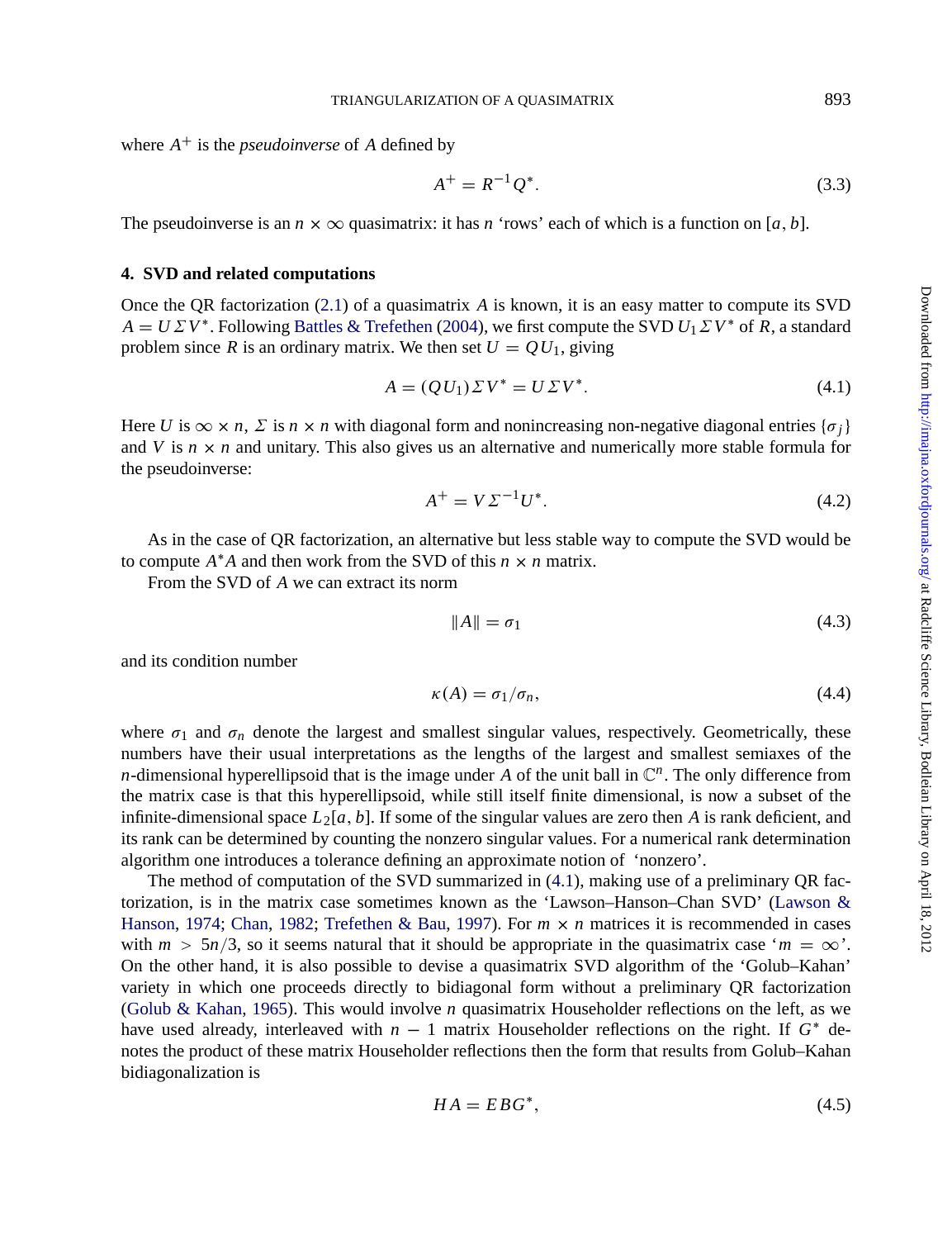where *B* is an  $n \times n$  upper bidiagonal matrix and *G* is an  $n \times n$  unitary matrix of dimension  $n \times n$ . If  $U_1 \Sigma V_1^*$  is an SVD of *B* then the SVD of *A* can be written as

$$
A = (H^*EU_1) \Sigma (GV_1)^*.
$$
\n(4.6)

#### **5. Further algorithmic details**

#### 5.1 *Operation counts*

For matrix OR decomposition the Gram–Schmidt algorithm requires approximately  $n^2/2$  inner products and approximately  $n^2/2$  saxpys (scalar times vector plus vector). For  $m \gg n$  this corresponds to a total operation count of approximately  $2mn^2$  flops, where a flop is an addition, subtraction, multiplication or division. Householder triangularization costs the same if you only need *R*, but if *Q* must be formed as well then the operation counts double to approximately  $n^2$  inner products and approximately  $n^2$  saxpys.

In the quasimatrix case the Gram–Schmidt numbers are again approximately  $n^2/2$  inner products and approximately  $n^2/2$  saxpys (scalar times vector plus vector). Of course, in this context the meaning of an inner product or a saxpy is different since functions and quadrature are involved rather than discrete vectors. As for Householder triangularization of a quasimatrix, the second phase of forming *Q* again requires approximately  $n^2/2$  inner products and approximately  $n^2/2$  saxpys. The triangularization, however, is three times as expensive as before at least with the extra line to 'improve orthogonality', requiring approximately  $3n^2/2$  inner products and approximately  $3n^2/2$  saxpys. Thus, roughly speaking, whereas Householder QR factorization is twice as expensive as Gram–Schmidt for matrices, it is three or four times as expensive for quasimatrices. The reason is the extra orthogonalization operations needed at two points in the algorithm, which for matrices are bypassed since they are implied by the sparsity structure. We suspect it may be possible to improve these figures.

#### 5.2 *Sparsity and Givens rotations*

For matrix QR factorization an alternative to Householder reflections is Givens rotations, which act on two rows at a time rather than  $O(m)$  rows. Though more expensive when the matrix is dense, this technique may have advantages when the matrix is sparse. Now, what might it mean to say that a quasimatrix *A* is sparse? A possible answer would be that each column of *A* is orthogonal to most columns of  $E$ , assuming that  $E$  is specified in advance. Perhaps there may be problems where this property arises and analogues of Givens operations would be useful, but we have not pursued this idea.

### **6. Chebfun examples**

This work was motivated by the chebfun software system, which makes it possible to compute with quasimatrices in MATLAB ([Driscoll](#page-10-0) *et al.*, [2008\)](#page-10-0). Chebfun version 1 used Gram–Schmidt orthogonalization, but beginning with Chebfun version 2.0308 in July 2008 we have replaced Gram–Schmidt orthogonalization by Householder triangularization in all QR factorizations. We finish with a few examples involving QR factorization and SVD computations in this system.

First, here is a computation of the norm and condition number of the set of functions  $1, x, x^2, \ldots, x^5$ over  $[-1, 1]$ :

 $\Rightarrow$  x = chebfun('x',[-1 1]);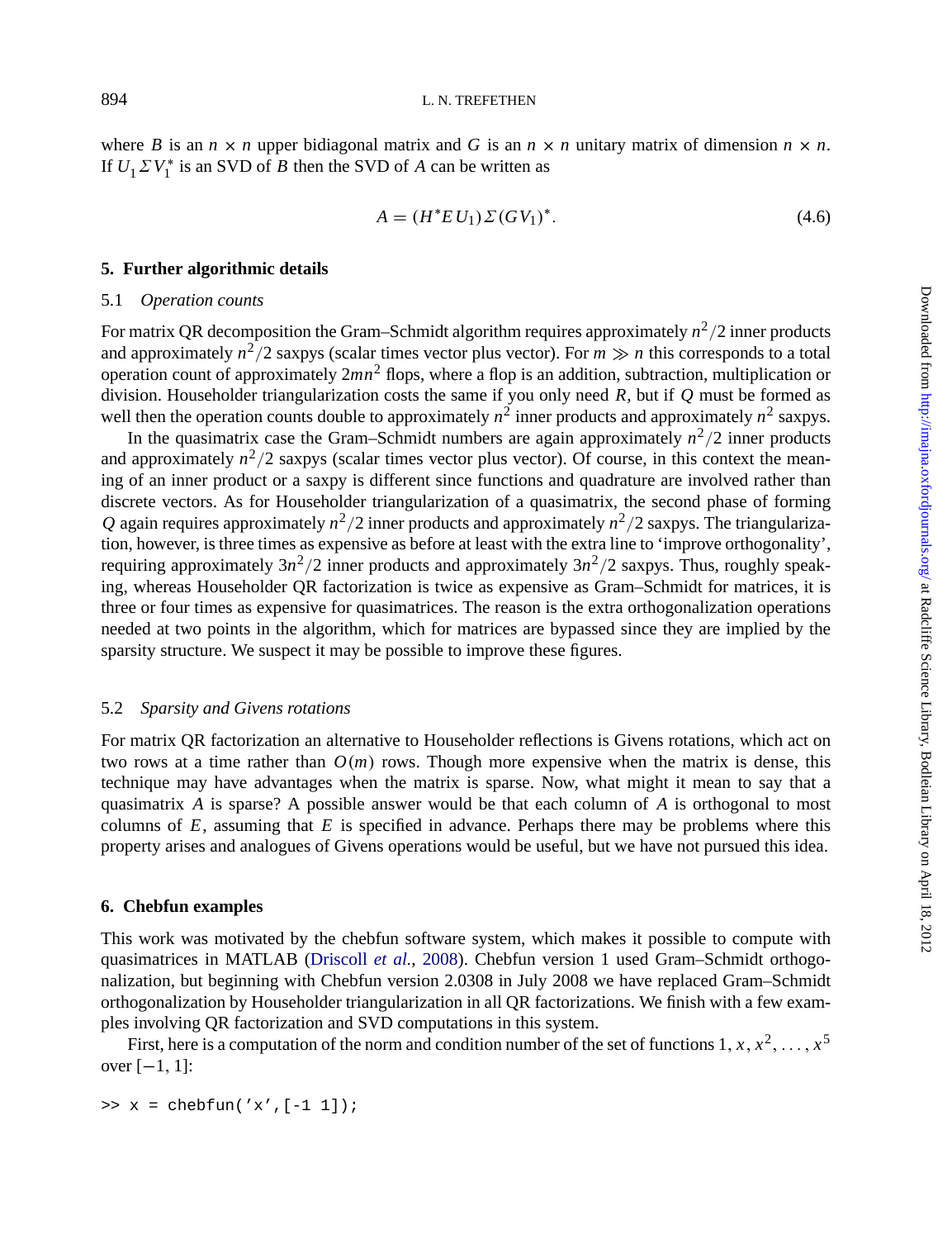$\Rightarrow$  A = [1 x x.^2 x.^3 x.^4 x.^5]; >> norm(A) ans = 1.532062889375341 >> cond(A) ans = 43.247975704139819

If [−1, 1] is changed to [0, 1] then the norm decreases to 1.272359956507724 and the condition number increases to 3866.659881620226.

Similarly, suppose that we want to know the dimension of the space spanned by the functions 1,  $\sin^2(x)$  and  $\cos^2(x)$ . The following result comes out the same with either of the choices of domain of *x* mentioned above:

```
>> rank([1 sin(x).ˆ2 cos(x).ˆ2])
>> ans = 2
```
Here is an example involving piecewise smooth chebfuns. The commands

```
x = \text{chebfun}(x'); A = [];
for j = 0:6A = [A max(0, 1-abs(3*(x+1)-j))];
end
```
construct an  $\infty \times 7$  quasimatrix on [−1, 1] whose columns correspond to triangular hat functions of width  $1/3$  centred at  $-1, -2/3, -1/3, \ldots, 1$ . Linear combinations of these functions are piecewise linear functions on  $[-1, 1]$  with breakpoints at  $-2/3, -1/3, \ldots, 2/3$ . The following code computes the least squares fit by such piecewise linear functions to  $f(x) = e^x \sin(6x)$  and produces the plot shown in Fig. 1:

```
f = exp(x) . *sin(6*x);c = A \ f;
```


FIG. 1. Quasimatrix least squares fit by piecewise linear functions computed with the '\' command in the chebfun system. The residual norm minimized is defined by integrals, not point values. This quasimatrix has condition number 1.974212678743394.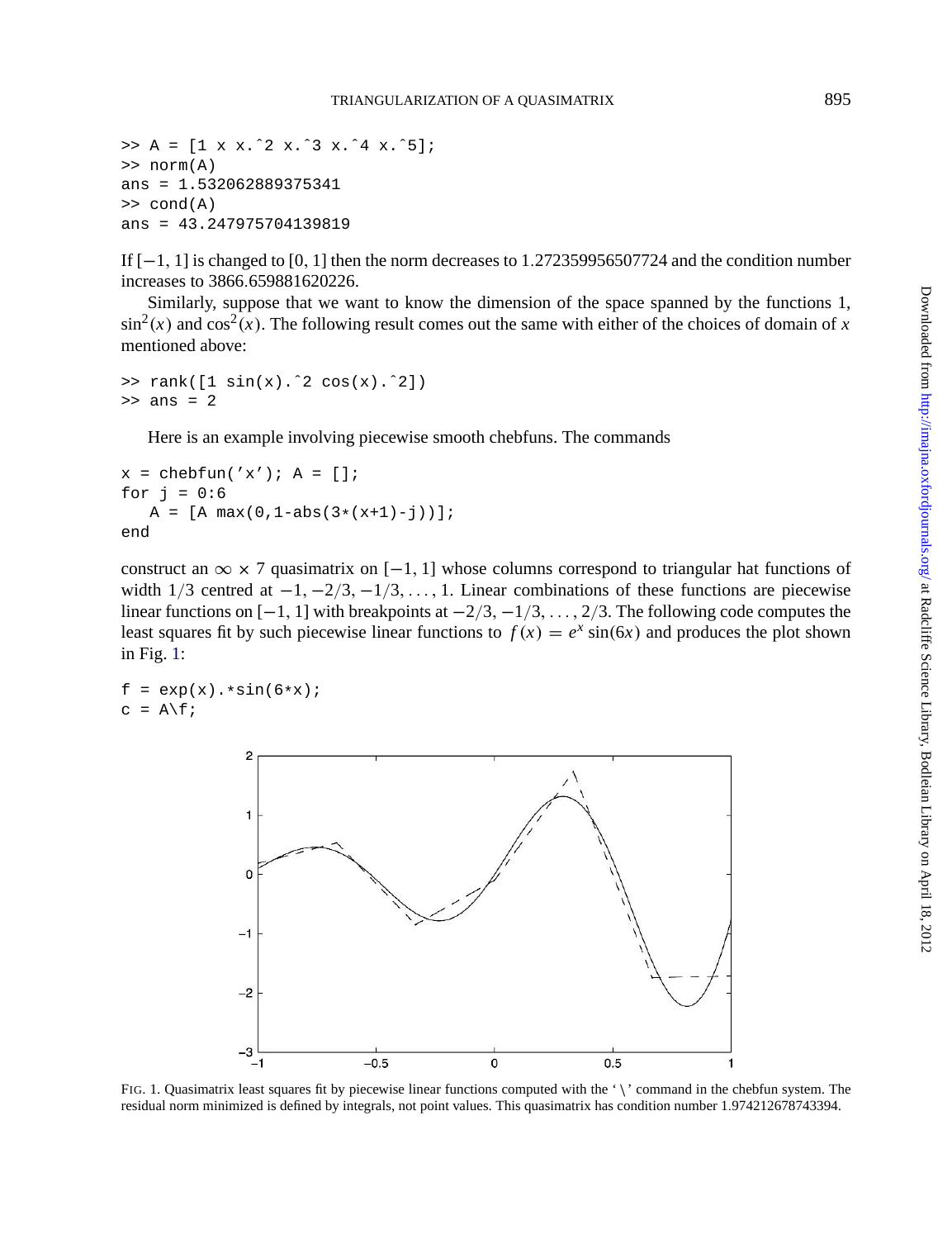ffit =  $A*C$ ; plot(f), hold on, plot(ffit,'--')

Here is the norm of the residual:

>> norm(f-ffit) ans = 0.301000501411522

All of these computations are continuous, involving integrals, not just point values.

Finally, we recall that the advantage of Householder triangularization over Gram–Schmidt orthogonalization is that it delivers an orthonormal quasimatrix *Q*, even when *A* is rank deficient. We can verify this numerically by considering the highly rank-deficient quasimatrix consisting of two copies of *A* placed beside each other:

```
>> rank(A)
ans = 7\Rightarrow \ \mathsf{AA} = [\mathsf{A} \ \mathsf{A}];>> rank(AA)
ans = 7\Rightarrow [Q,R] = qr(AA);
\Rightarrow cond(Q)
>> ans = 1.000000000000002
>> norm(AA-Q*R)
ans = 8.400509803176009e-16
```
The chebfun system is freely available, together with users guides and sample codes and other materials, at http://www.comlab.ox.ac.uk/chebfun.

### **7. Discussion**

What is the essential algorithmic difference between factorizations of matrices and quasimatrices? Perhaps the main answer has to do with the notion of zero entries and associated matters of structures and sparsity. With ordinary matrices, the problem has already been formulated in the basis  $e_1, e_2, \ldots$  to find out if a vector has zero component in a direction  $e_i$  we need only check if a certain number is zero. With quasimatrices, there is no basis given *a priori*. We must choose one to work with in practice—here we have taken suitably scaled Legendre polynomials—but the check of whether a function has zero component in a direction  $e_j$  now requires the computation of an inner product.

This note is a contribution to a larger project: to reconstruct the subject of numerical linear algebra in the context of functions rather than vectors. The project has an intellectual side, as it forces us to confront fundamental questions of the deeper meanings of the algorithms that we know and trust so well. It also has a practical side, a long-term enterprise indeed, which is to enable computational science and engineering to work directly with functions, with details of discretizations hidden away just as details of floating point arithmetic are today hidden away when we work with numbers.

#### **Acknowledgements**

This article was mostly written during the 17th Householder Symposium, held in June 2008 in Zeuthen, Germany. I am grateful for advice from several of the participants at the meeting and others including